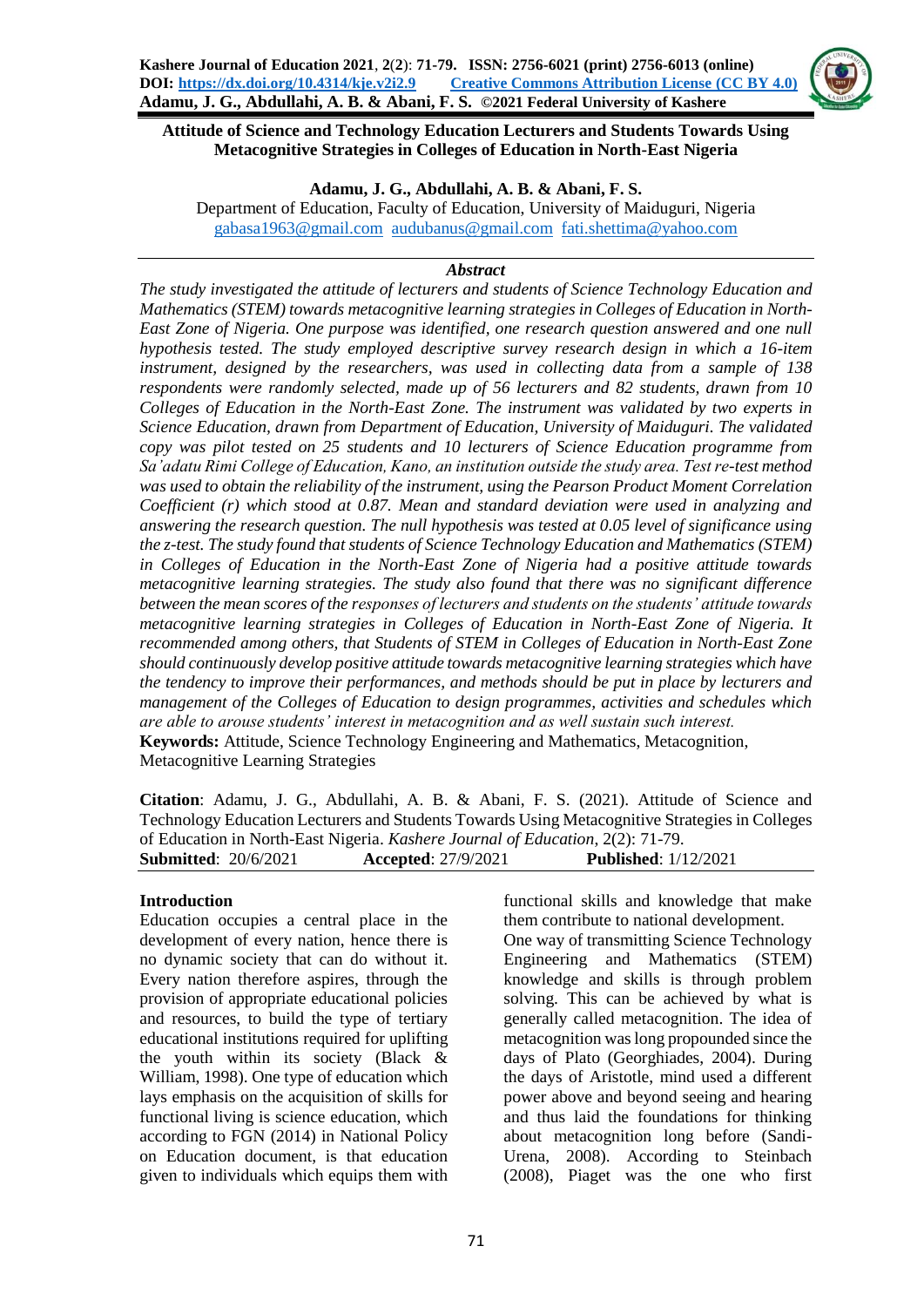mentioned "knowing the knowing and thinking the thinking" in the early years of cognitive development and personal information epistemology. However, Akturk and Sahin (2011) held that John Flavell is known to be the first scholar who used the concept of metacognition, a term he derived from the term metamemory.

Metacognition is a term which, according to Ormrod (2004), refers to what human beings know about their cognitive processes and how they use these processes in order to learn and remember. It is defined as the activity of monitoring and controlling one's cognition (Young & Fry, 2008). Young and Fry added that metacognitive knowledge can be described as what we know about our own cognitive processes.

Although metacognition has been viewed in different ways by writers on the subject, a common point in the definitions deals with monitoring strategies for learning process (Bonner, 1988). Researchers like Paris and Winogard (1990) blended two different approaches that emphasize the importance of cognitive states and processes and the control of the executable aspect of metacognition in a single definition. This definition undoubtedly involves an individual's planning of his information about his own and others' cognitive processes before they will fulfill their task, observing their thinking, learning and understanding while performing a task, controlling and regulating their thinking by making arrangements on site and evaluating after they have completed their task (Scoot, 2008). This way, the learners are able to record their progress as they develop other ways through the thinking process to improve on lost grounds.

In this study therefore, metacognition is used to refer to the process of higher order thinking in learning (STEM); it is an approach that helps learners to be able to monitor, assess, evaluate and manage their learning activities or tasks in Science Education. These tasks are not left on the learners alone but through the collaborative efforts of the teachers who help the learners develop these approaches. Therefore, according to Ekpenyong (2008), STEM as a programme plays a vital role in meeting the technological aspiration of Nigeria as a nation through the production of skilled workforce.

According to Medina (2008), metacognition is important to every profession. In education, metacognition guides our learning strategies in the learning process. If learners know what they know and do not know that they don't know, they can focus on acquiring the knowledge they are lacking. However, at the moment there are certain difficulties experienced in the transmission of knowledge and skills through the process of metacognition. One of such difficulties is the attitude of students towards metacognitive learning strategies in Colleges of Education in North-East Zone of Nigeria. According to Shannon (2008), students develop nonchalant attitude towards metacognition, arising mainly from their lack of knowledge (not being aware) of metacognitive learning strategies. Such students lack understanding of an approach to self-directed learning. Consequently, they face difficulties in understanding cognitive tasks and the nature of what is required to complete them in some science practical activities. In the end, they are not able to apply metacognitive learning strategies to improve their thinking ability towards a better performance in STEM. If the trend is not investigated but left to continue, students will not be able to acquire the necessary skills that will make them to be useful members of the society. This undoubtedly will derail the effort of a nation such as Nigeria towards scientific and technological development. There is therefore, reasonable background to address this problem.

### **Purpose of the Study**

To examine the attitude of lecturers and students of Science Technology Engineering and Mathematics towards metacognitive learning strategies in Colleges of Education in North-East Zone of Nigeria.

### **Research Question**

What is the attitude of lecturers and students of Science Technology Engineering and Mathematics towards metacognitive learning strategies in Colleges of Education in North-East Zone of Nigeria?

### **Hypothesis**

There is no significant difference between the mean scores of the responses of lecturers and students on the attitude of students of Science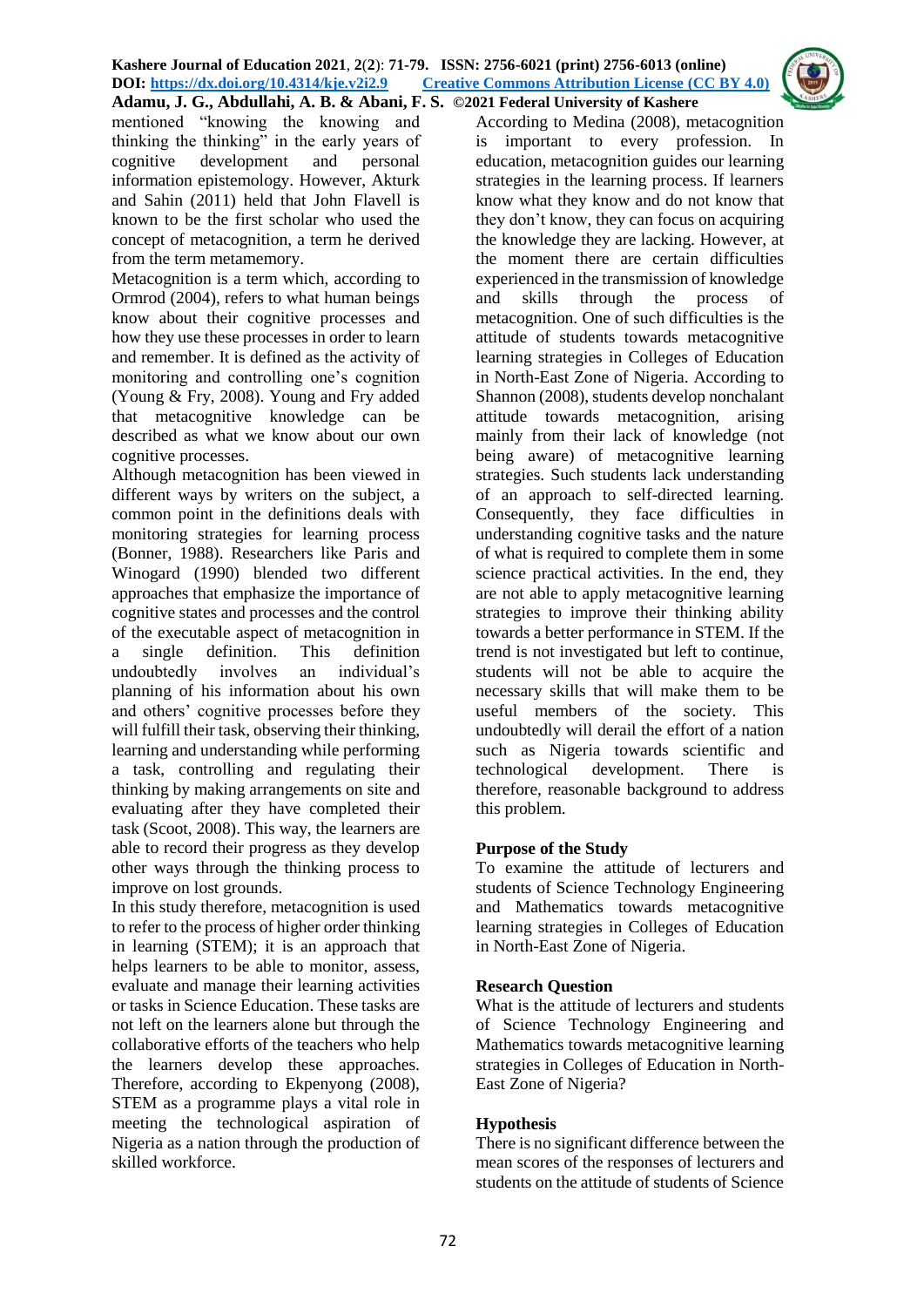

Technology Engineering and Mathematics towards metacognitive learning strategies in Colleges of Education in North-East Zone of Nigeria.

# **Literature Review**

The knowledge of metacognitive learning strategies (awareness) cannot be overemphasized and it is one of the learning strategies that can develop positive attitude towards the students. Another challenge in using metacognition in Colleges of Education deals with the attitude of students towards metacognitive learning strategies. According to Shannon (2008), because students are not aware of metacognitive learning strategies, they develop a nonchalant attitude towards them. Such students lack understanding of an approach to self-directed learning. Consequently, they face difficulties in understanding cognitive tasks and the nature of what is required to complete them. To deal with this, Schunk and Zimmerman (2004) stressed that there is need to help the students to develop a sense of awareness of their learning process through self-assessment approach as this will also help them to be aware of what they know and what they ought to know.

Even if students are aware of metacognitive learning strategies, one critical challenge lies in identifying which metacognitive learning strategies are essential in facilitating learning. Students are however, unable to achieve this because of the poor attitude they have towards them. According to Darling-Hammand, et'al (2008) learners are expected to self-manage their learning process. Since they do not have any positive attitude towards them, the authors held that the students need to be guided by the teacher such as in the following ways; (a) it helps students to understand what kinds of information they might need to successfully solve a problem; (b) evaluating work – reviewing of work done to determine where their strengths and weaknesses lie within the work or task; (c) questioning by the teacher – the teacher asks the students questions as they carry out their tasks; (d) self-assessing – students reflect on their learning and determine how well they have learned some things, among others. By appropriately guiding the students, their interest in metacognitive study is aroused and they are able to develop positive attitude towards it.

There are certain factors that underlie independent learning. Anderson et'al (2003) included a number of metacognitive and selfassessment skills in their works in which they considered essential factors that deal with independent learning. These factors are ability to speak about one's own and other's behavior, monitor progress and seek help appropriately, negotiate when and how to carry out tasks, and being aware of the feelings of others. Others factors are awareness of one's own strengths and weaknesses, initiating activities, finding one's own resources without adult help, developing one's own ways of carrying out tasks and planning one's own tasks, targets and goals. All these are however, possible only when students develop positive attitude towards them.

Measurement of metacognition is naturally difficult because metacognition is an implicit behavior. Metacognition is not internal process only; on the contrary, individuals in many instances, are not aware of these processes. Sandi-Urena (2008) defined methods of measuring metacognition, via the temporary relationships of the method of measurement concerning the implementation of a task, as probable if it was implemented before the task, simultaneous if it was implemented during the task and retrospective if it was implemented after the task. Measurement tools that are used to measure metacognition can be investigated in two categories, namely reports based on an individual's own telling (questionnaires and interviews) and objective behavior measurements (i.e. systemic observation and think aloud protocols). The method of measuring metacognition, on the other hand, can be determined according to the type of the measurement tool that was used to measure metacognition.

Dike, et al (2017) identified three categories of metacognitive knowledge. They referred to these categories as the person, task and strategy. The authors argued that a metacognitive knowledge individual refers to one involved in the cognitive process. Task metacognitive knowledge refers to information, skills, and competencies available to a person. The strategy metacognitive knowledge category includes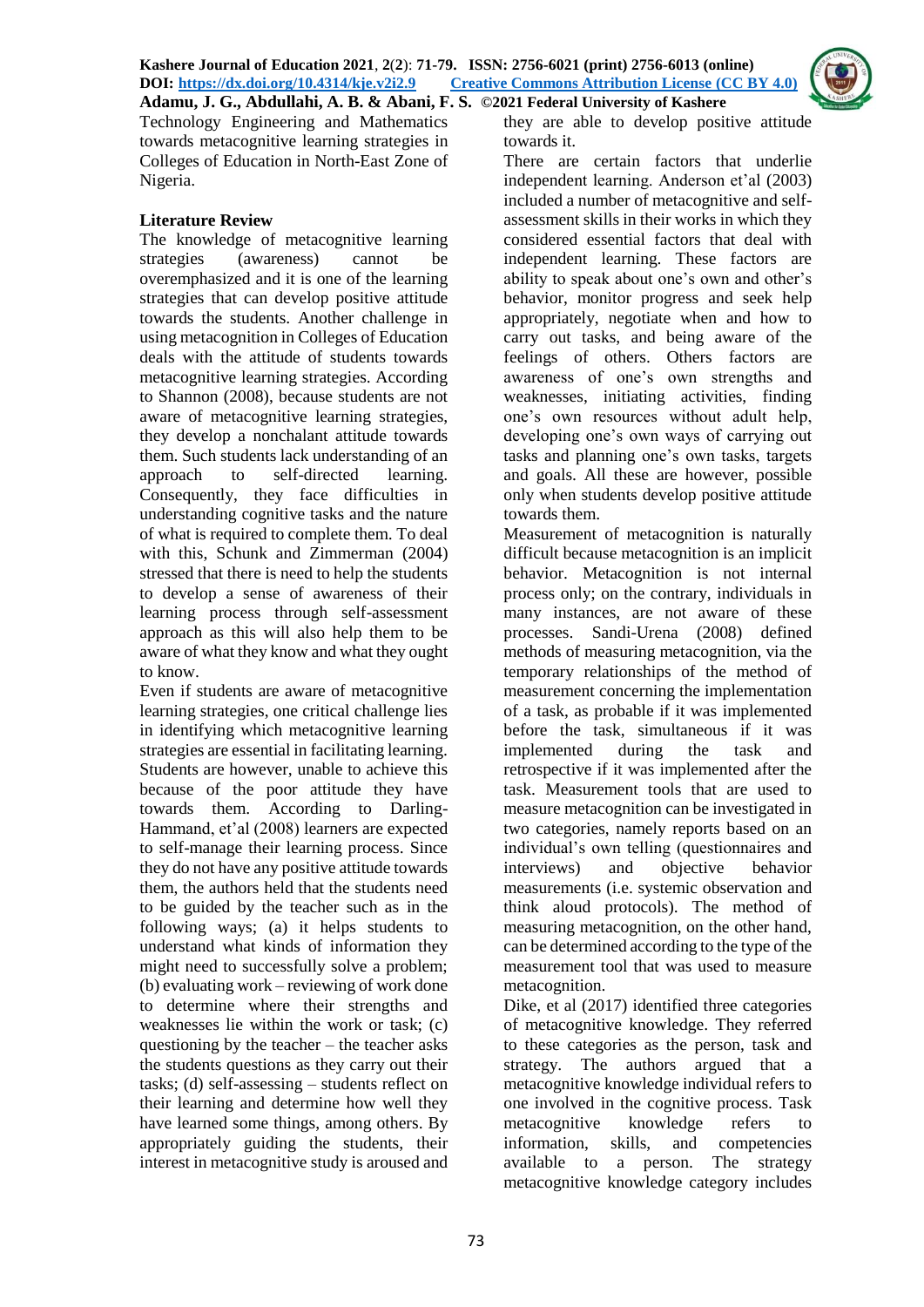

knowledge of effective strategies that can be acquired in achieving various goals and in various sorts of cognitive undertakings (Rahman, 2011). These categories affect to a large extent an individual's pursuit for knowledge.

Metacognitive regulation involves setting goals and planning; monitoring and controlling learning; and evaluating one's own regulation (assessing results and strategies used). Those strategies, according to Novak (1987), empower the learners to take charge of their own learning in a very meaningful manner. They are skills that the teacher and the learners would need to use to achieve desired goals. In essence, learners use the strategies to regulate their cognitive process.

Many strategies have been identified by various researchers. Ashman and Conway (1997) reported that various techniques can be used to improve metacognition and the techniques included direct explanation, scaffolded instruction, cognitive coaching and cooperative learning. However, Cullen (2013) argued that metacognition can also affect learners negatively and hence, has the tendency to cause students develop a nonchalant attitude towards it. For instance, metacognition affects self-esteem of students. Ideally, poor metacognition makes students unable to develop proper self-esteem. Students with poor self-esteem normally lack the drive and taste for the art of planning, assessing, and evaluating their learning skills. This is why metacognitive strategies become difficult to be applied to students who lack good self-esteem. On the other hand, metacognitive strategies cannot work for students who lack proper reading and comprehension skills (Kagan, 2013). It requires students who are capable of understanding the instructions and demands of the tasks given (Cohen, 2014). And this calls for students to develop positive attitude towards the trend.

### **Methodology**

The study adopted descriptive survey research design. A sample of 138 respondents were randomly selected in science, technology, education and mathematics

departments, made up of 56 lecturers and 82 students, drawn from 10 Colleges of Education in North-East Zone of Nigeria. The States are Adamawa, Bauchi, Borno, Gombe, Taraba and Yobe States. A 16-item instrument, designed by the researchers, was used to collect data. The instrument was validated by two experts in Science Education from Department of Education, University of Maiduguri. The validated copy was trial tested on 25 students and 10 lecturers of STEM from Sa'adatu Rimi College of Education, Kano, an institution outside the study area. Test re-test method was used to obtain reliability of the instrument, using the Pearson Product Correlation Coefficient (r) which stood at 0.87.

The instrument was rated on a 5-point scale as follows:

| Very Positive (VP)       | 5 points |
|--------------------------|----------|
| Positive                 | 4 points |
| Moderately Positive (MP) | 3 points |
| Negative (N)             | 2 points |
| Very Negative (VN)       | 1 point  |

Both groups of participants were required to respond to all the items in the questionnaire. Mean and standard deviation were employed to analyze the data for answering the research question. The z-test was used to test the hypothesis at 0.05 level of significance. True limits of real numbers were used to take decision in which mean ratings of 3.50 and above were rated as "Aware"; mean ratings of between 2.50-3.49 were considered "Moderately Aware". Similarly, mean ratings below 2.50 were taken as "Unaware". For the hypothesis, decision was: Reject the null hypothesis if z-calculated is greater than zcritical. If, however, the contrary is the case, uphold the null hypothesis.

### **Analysis and Results**

**Research Question:** What is the attitude of lecturers and students of Science Technology Engineering and Mathematics Education towards metacognitive learning strategies in Colleges of Education in North-East Zone of Nigeria?

The data presented in Table 1 were used to answer this research question.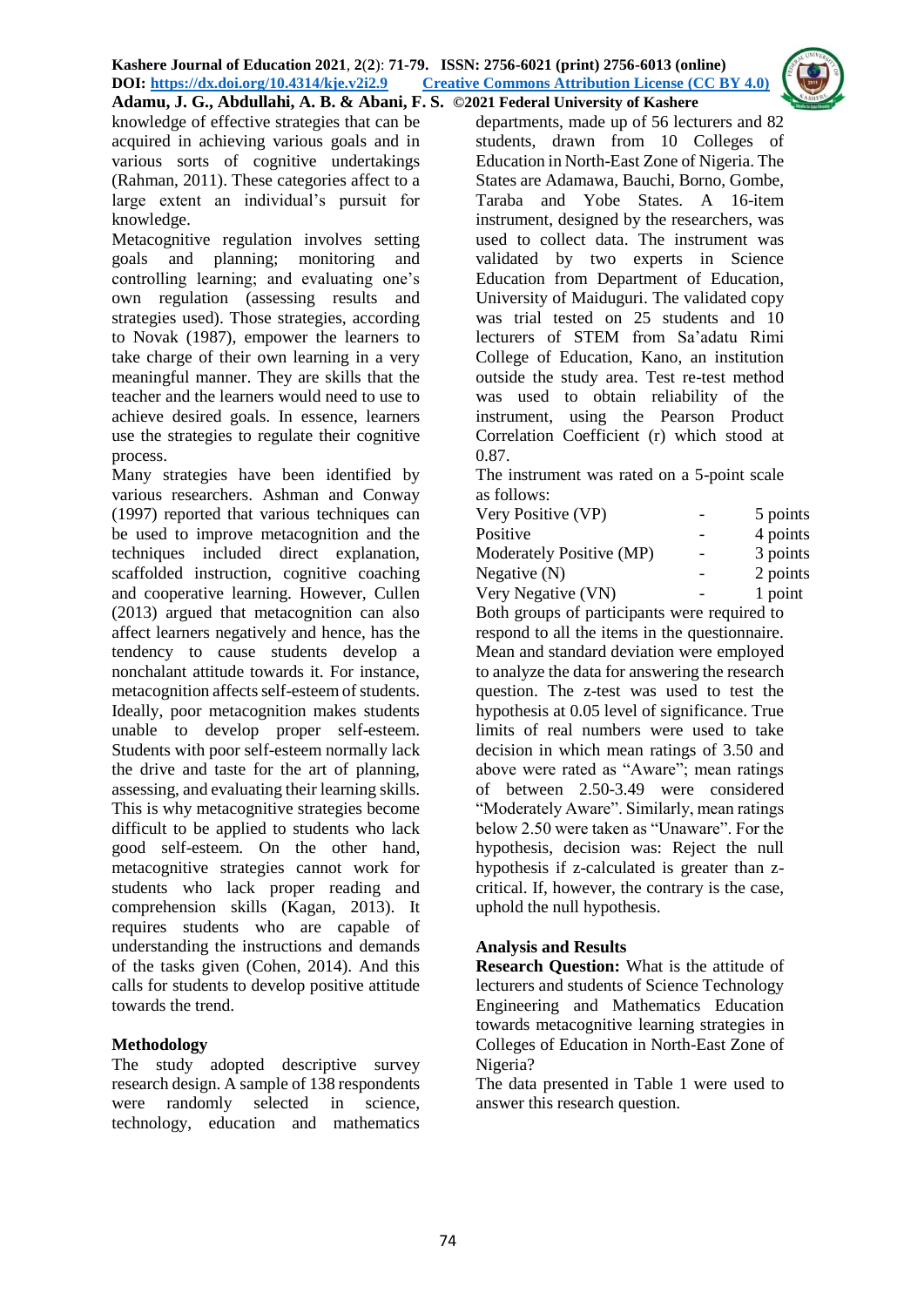

|                                                                             |  |  |  |  |  |  | Table 1: Responses of Lecturers and Students on the Attitude of lecturers and Students of |
|-----------------------------------------------------------------------------|--|--|--|--|--|--|-------------------------------------------------------------------------------------------|
|                                                                             |  |  |  |  |  |  | Science Technology Engineering and Mathematics Education towards Metacognitive            |
| Learning Strategies in Colleges of Education in North-East Zone of Nigeria. |  |  |  |  |  |  |                                                                                           |

| <b>SN</b>      | <b>Items</b>                                                   | $\overline{\mathbf{X}}_L$ | $\delta_{\rm L}$ | $\overline{\mathbf{x}}_{S}$ | $\delta_{\rm S}$ | $\bar{\mathbf{X}}$ G | <b>Remarks</b>  |
|----------------|----------------------------------------------------------------|---------------------------|------------------|-----------------------------|------------------|----------------------|-----------------|
| $\mathbf{1}$   | Self-motivation towards motivation                             | 4.00                      | 0.87             | 4.38                        | 0.69             | 4.23                 | Positive        |
|                | of process skills.                                             |                           |                  |                             |                  |                      |                 |
| $\sqrt{2}$     | Taking responsibility for learning to                          | 3.93                      | 0.71             | 4.09                        | 0.79             | 4.03                 | Positive        |
|                | conduct laboratory practical.                                  |                           |                  |                             |                  |                      |                 |
| 3              | Maintenance of independence in                                 | 3.77                      | 0.81             | 3.66                        | 0.97             | 3.70                 | Positive        |
|                | carrying out laboratory work.                                  |                           |                  |                             |                  |                      |                 |
| $\overline{4}$ | Initiating self-correction in recording                        | 3.75                      | 0.79             | 3.94                        | 0.98             | 3.86                 | Positive        |
|                | of results.                                                    |                           |                  |                             |                  |                      |                 |
| 5              | Monitoring<br>learning<br>one's<br>own                         | 3.68                      | 0.83             | 3.72                        | 0.99             | 3.70                 | Positive        |
|                | objectives.                                                    |                           |                  |                             |                  |                      |                 |
| 6              | Evaluating<br>one's<br>learning<br>own                         | 3.71                      | 0.91             | 3.92                        | 1.06             | 4.07                 | Positive        |
|                | volumetric analysis.                                           |                           |                  |                             |                  |                      |                 |
| $\tau$         | Ability to make informed choices of                            | 3.78                      | 0.80             | 3.95                        | 0.90             | 3.88                 | Positive        |
|                | laboratory glass wares.                                        |                           |                  |                             |                  |                      |                 |
| 8              | Seeking help appropriately when<br>using laboratory equipment. | 3.95                      | 0.84             | 4.07                        | 0.86             | 4.02                 | Positive        |
| 9              | Negotiating on how to carry out tasks                          | 3.68                      | 0.79             | 3.86                        | 0.96             | 3.79                 | Positive        |
|                | of laboratory investigation.                                   |                           |                  |                             |                  |                      |                 |
| 10             | Taking cognizance of other learners'                           | 3.57                      | 0.74             | 3.56                        | 1.04             | 3.56                 | Positive        |
|                | feelings while in taking readings.                             |                           |                  |                             |                  |                      |                 |
| 11             | Development of learning beliefs.                               | 3.57                      | 1.01             | 3.66                        | 1.04             | 3.62                 | Positive        |
| 12             | Linking prior knowledge with current                           | 3.55                      | 0.78             | 3.86                        | 0.99             | 3.73                 | Positive        |
|                | knowledge (the "know" strategy).                               |                           |                  |                             |                  |                      |                 |
| 13             | Developing interest in learning (the                           | 3.62                      | 0.95             | 3.85                        | 0.94             | 3.76                 | Positive        |
|                | "want" strategy).                                              |                           |                  |                             |                  |                      |                 |
| 14             | Reflecting on what has been learnt                             | 3.68                      | 0.85             | 3.92                        | 1.03             | 3.82                 | Positive        |
|                | about a topic (the "learnt" strategy).                         |                           |                  |                             |                  |                      |                 |
| 15             | Planning one's own learning in                                 | 3.64                      | 0.84             | 3.94                        | 1.02             | 3.82                 | Positive        |
|                | preparation for exams.                                         |                           |                  |                             |                  |                      |                 |
| 16             | Reviewing examinations questions                               | 3.77                      | 0.97             | 4.00                        | 0.99             | 3.90                 | Positive        |
|                | on practical.                                                  |                           |                  |                             |                  |                      |                 |
|                | <b>Grand Mean Scores</b>                                       | 3.37                      |                  | 3.90                        |                  | 3.84                 | <b>Positive</b> |
| Key:           |                                                                |                           |                  |                             |                  |                      |                 |
| $n_{L}$        | Number of Lecturers<br>$\equiv$                                |                           |                  |                             |                  |                      |                 |

 $n<sub>S</sub>$  = Number of Students

 $\overline{x}_L$  = Mean Score of Lecturers

 $\bar{x}_s$  = Mean Score of Students

 $\delta_{L}$  = Standard Deviation for Lecturers

 $\delta_{\rm S}$  = Standard Deviation for Students

 $\bar{x}_G$  = Item grand mean score for both lecturers and students

Table 1 were data on the mean and standard deviation scores of the responses of lecturers and students on the level of students' attitude towards metacognitive learning strategies in Colleges of Education in North-East Zone of Nigeria. The mean scores of the respondents ranged between 3.55 and 4.38, of the 16 items on the table. The standard deviation scores of the respondents ranged between 0.69 and 1.06. These deviation scores showed that the respondents' scores were closer to the mean, indicating that they varied more closely in opinion regarding students' attitudes towards metacognitive learning strategies in Colleges of Education in North-East Zone of Nigeria. The grand mean scores for both groups of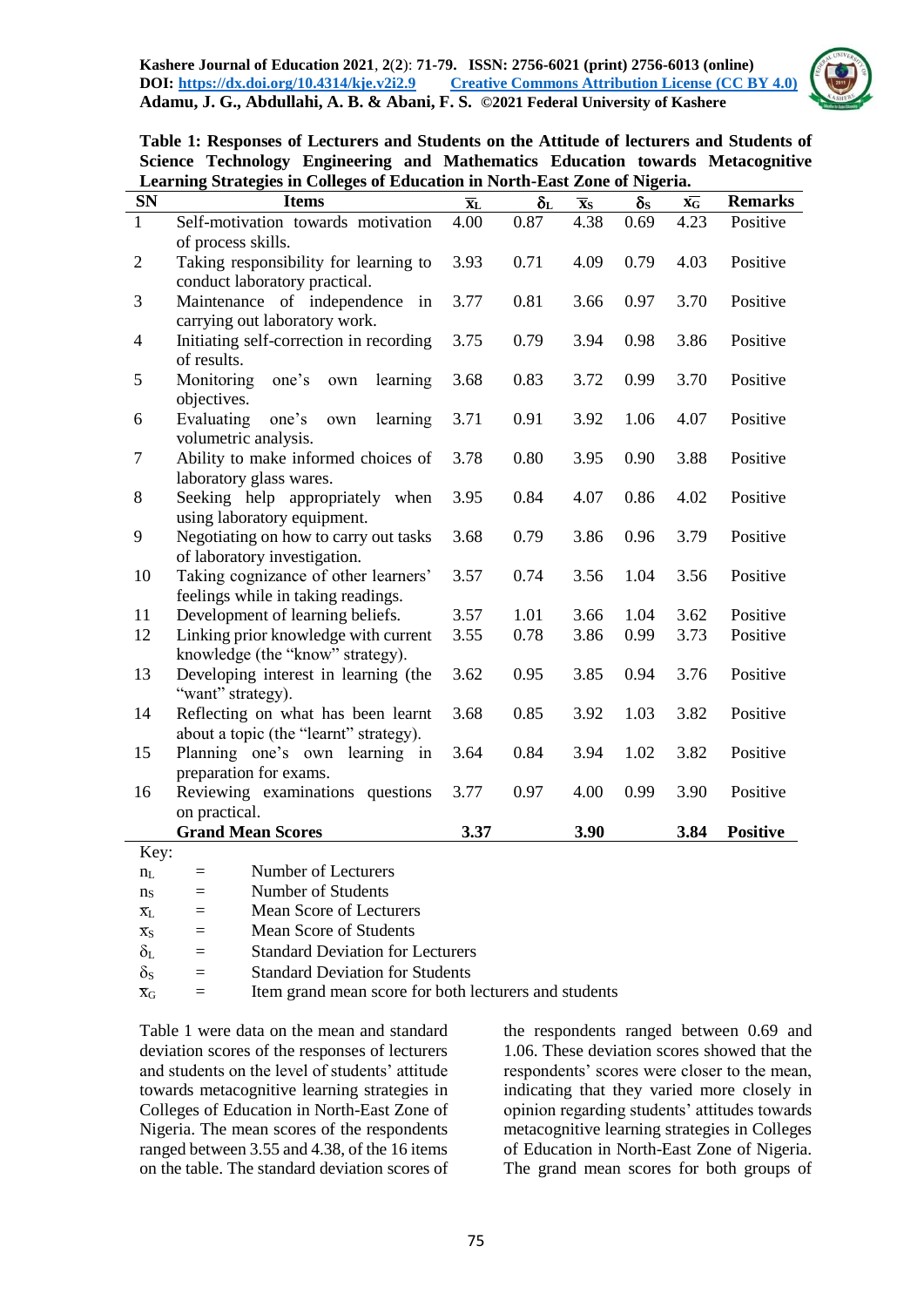

respondents stood at 3.84. This result shows that students' attitude towards metacognitive learning strategies in Colleges of Education in North-East Zone of Nigeria was positive.

# **Test of Hypothesis**

There is no significant difference between the mean scores of the responses of lecturers and students on the attitude of students of Science Technology Engineering and Mathematics towards metacognitive learning strategies in Colleges of Education in North-East Zone of Nigeria.

**Table 2: z-test of Differences Between the Mean Scores of Respondents on the Attitude of lecturers and Students on Metacognitive Learning Strategies in Colleges of Education in North-East Zone of Nigeria.** 

| TWE th-East Zone of Fugeria. |      |      |    |     |      |       |             |               |
|------------------------------|------|------|----|-----|------|-------|-------------|---------------|
| Respondent                   | Mean | SD   | N  | df  | SЕ   | z-cal | $Z$ -C $T1$ | Decision      |
| category                     |      |      |    |     |      |       |             |               |
| Lecturers                    | 3.73 | 0.14 | 56 |     |      |       |             |               |
|                              |      |      |    | 136 | 0.02 | 0.00  | 1.96        | <b>Uphold</b> |
| <b>Students</b>              | 3.90 | 0.20 | 82 |     |      |       |             |               |
|                              |      |      |    |     |      |       |             |               |

The data in Table 2 shows the result obtained when the hypothesis was tested at 0.05 level of statistical significance. The table shows that at degree of freedom (df) 136, zcalculated (z-cal) is 0.00 as against z-critical (z-crit) of 1.96. From this result, since z-cal is lower than z-crit, the null hypothesis is upheld. Therefore, there is no significant difference existing between the mean scores of the responses of lecturers and students on the students' attitude towards metacognitive learning strategies in Colleges of Education in North-East Zone of Nigeria.

# **Findings of the Study**

The analysis of the results has yielded the following findings:

- 1. The attitude of lecturers and students of science technology education towards metacognitive learning strategies in Colleges of Education in North-East Nigeria was positive.
- 2. The learning strategies that lecturers and students of science education have positive attitude towards them include; reviewing examination questions on STEM practicals, initiating selfcorrection in process, seeking help appropriately when using laboratory equipment, taking responsibility for carrying out laboratory activities, monitoring one's own learning objectives, evaluating one's own learning pattern of STEM practical work, linking prior knowledge with current knowledge (the "know") strategy, developing interest in learning (the "want") strategy,

reflecting on what has been learnt about a topic (the "learnt") strategy.

3. There was no significant difference existing between the mean scores of the responses of lecturers and students on students' attitude towards metacognitive learning strategies in Colleges of Education in North-East Zone of Nigeria.

## **Discussion of Findings**

The study found that students had a positive attitude towards metacognitive learning strategies. This finding is supported by Dike, et al (2017) whose work demonstrated students' positive attitude towards metacognitive learning strategies which was able to improve their performance. The authors' study found that students taught with thinking-aloud metacognitive strategies performed better in chemistry achievement test followed by self-assessment metacognitive strategy than the conventional strategy. Consequently, the study concluded that metacognitive teaching strategy such as thinking-aloud and self-assessment, if well put to use by teachers in the instructional process, could significantly improve the performance of students. This is however, achievable when students develop positive attitude towards the metacognitive learning strategies.

The finding of Abdellah (2014) which supports this work does not only demonstrate the relationship between metacognitive awareness and academic achievement, and its relation to teaching performance of preservice female teachers in Ajman College in the United Arab Emirates, but also the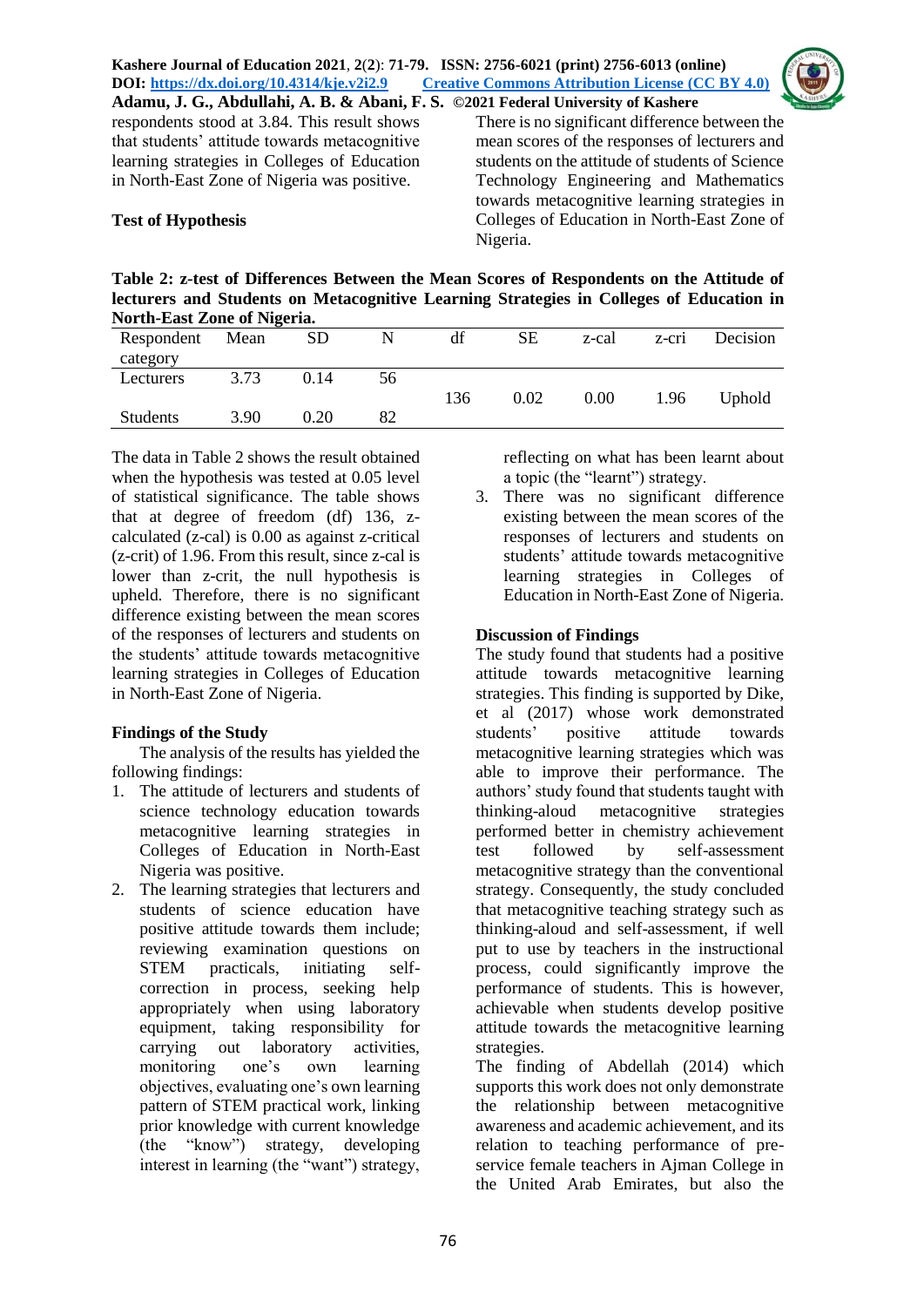attitude of students and teachers towards the use of metacognitive learning strategies in teaching. The conscious use of the Metacognitive Awareness Inventory (MAI) and Teaching Performance Checklist, and the positive attitude devoted to the use of metacognitive learning strategies discovered not only the importance of metacognitive teaching strategies but recommended the use of metacognitive skills which could improve both teachers' and students' performance.

The finding of the study is further supported by Sanad (2014) who held that students who demonstrate a wide range of metacognitive skills (adopting positive attitude to metacognitive learning strategies) perform better in examinations and are able to complete their work more efficiently. Such students are self-regulated learners who make use of the "right instruments" and modify learning strategies and skills based on their awareness of effectiveness. Students who have a high level of metacognitive knowledge and skill identify difficulties to learning early enough and are able to make effort to change strategies to ensure goal attainment.

The study finds support with the work of Darling-Hammand, et al (2008). According to the authors, learners are required to selfmanage their learning processes. However, since they do not have any positive attitude towards them, the authors argued that the students need to be guided by the teacher such as in the following ways; (a) predicting outcomes- helps students to understand what kinds of information they might need to successfully solve a problem; (b) evaluating work – reviewing of work done to determine where their strengths and weaknesses lie within the work or task; (c) questioning by the teacher – the teacher asks the students questions as they carry out their tasks; (d) self-assessing – students reflect on their learning and determine how well they have learned some things, among others. This undoubtedly will enable the students to be on the alert about metacognitive learning strategies and hence, motivates them to develop positive attitude to the strategies.

The finding of the study runs contrary to the position of Shannon (2008) which showed that because students are not aware of metacognitive learning strategies, they develop a nonchalant attitude towards them.

Such students lack understanding of an approach to self-directed learning. Consequently, they face difficulties in understanding cognitive tasks and the nature of what is required to complete them. To deal with this, Schunk and Zimmerman (2004) stressed that there is need to help the students to develop a sense of awareness of their learning process through self-assessment approach as this will also help them to be aware of what they know and what they ought to know. This will ultimately assist the students in developing a positive attitude towards metacognitive learning strategies.

The finding of the study is also supported by (Karpicke & Blunt, 2011) in which examinations themselves can be a metacognitive method of teaching and learning. Reviewing an examination with learners after grades are released can be a powerful way to help them start thinking about their thought processes, especially during the examinations. Such reviews can take place in a group setting with the entire class or during a one-on-one or small group interaction with learners. Buttressing this, Medina (2008) argued that reviewing an examination before it is taken can help learners assess their learning strategies and adjust accordingly. The author stressed that this positive attitude demonstrated when doing an examination review a couple of days before the examination still gives learners time to change their method of study and enhance weak areas.

The study also found that there was no significant difference between the mean scores of the responses of lecturers and students on students' attitudes towards metacognitive learning strategies in STEM in Colleges of Education in North-East Zone of Nigeria. This finding agrees with Schraw and Dennison's (1994) work which found that students' knowledge of cognition was able to correspond to what they knew about themselves, strategies, and the conditions under which those strategies were most useful, all of which were a product of their positive attitude towards them. The Schraw and Dennison's study also found that regulation of cognition corresponded to knowledge about ways that students undertook their plan, implement strategies, monitor, correct comprehension errors, and evaluate their learning. These factors also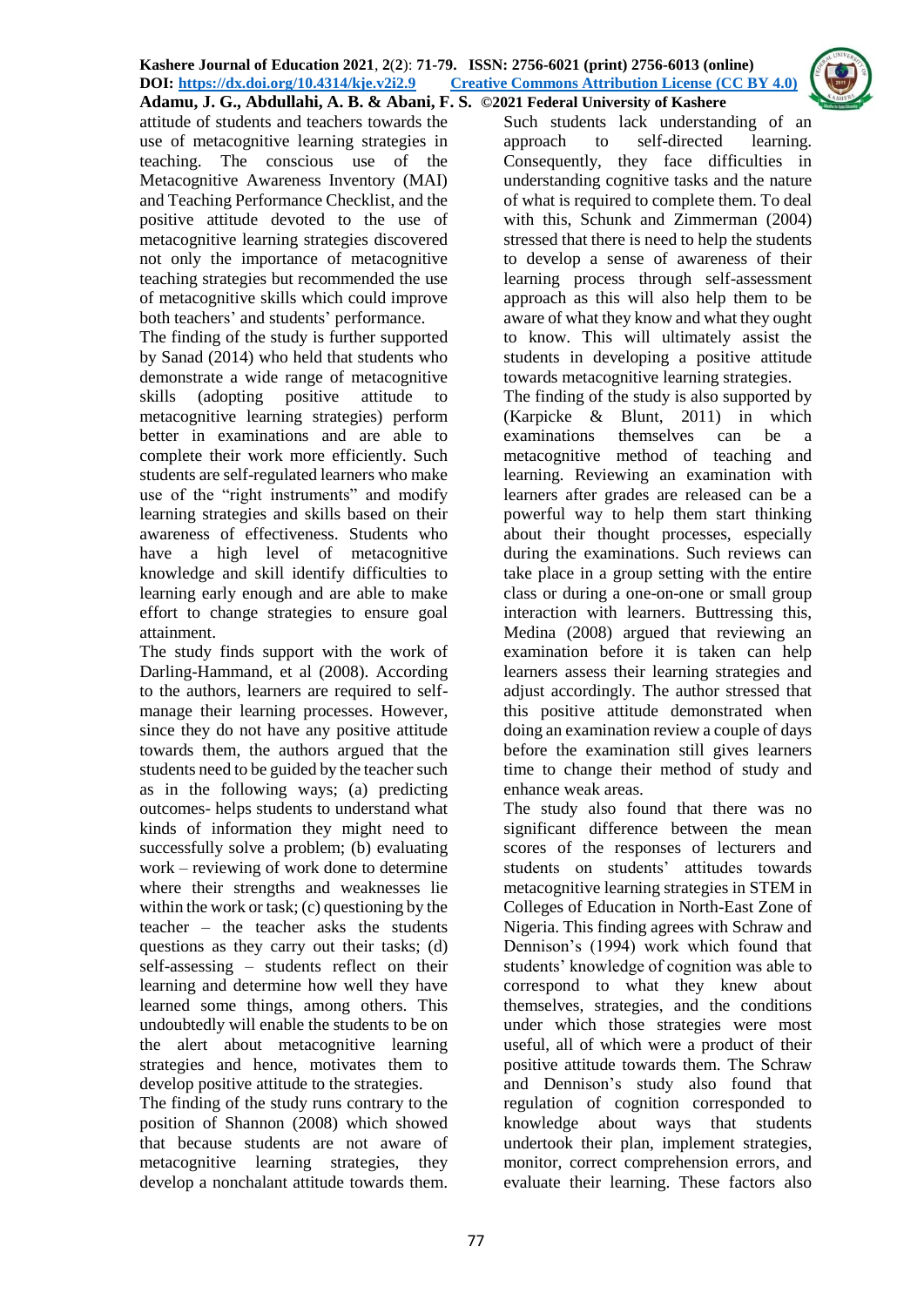

strongly correlated, suggesting that knowledge and regulation worked in unison to help students to self-regulate.

### **Conclusion**

The study investigated the attitude of lecturers and students of STEM towards metacognitive learning strategies in Colleges of Education in North-East Zone of Nigeria. From the analysis of the results, the study found the basis to make the following conclusion. Lecturers and Students of STEM in Colleges of Education in North-East Zone of Nigeria had a positive attitude towards metacognitive leaning strategies. The study also concluded that since no significant difference existed between the mean scores of the responses of lecturers and students on the students' attitude towards metacognitive learning strategies in Colleges of Education in North-East Zone of Nigeria, this clearly demonstrated the agreement in opinions between the two respondents and was a sign that metacognitive studies, if vigorously pursued, would improve students' thinking processes towards science oriented courses which could lead a nation such as Nigeria to achieving scientific and technological development.

### **Recommendations**

Based on the study's findings and conclusion the study recommended that:

- 1. Science Technology Engineering and Mathematics students in Colleges of Education in North-East Zone of Nigeria should continuously develop positive attitudes toward metacognitive learning strategies which have the tendency of improving their performances.
- 2. Lecturers teaching in the Colleges of Education in the study area need to continuously assist students in the acquisition of metacognitive knowledge and skills.
- 3. Methods need to be put in place by lecturers and administrators of the tertiary institutions to design programmes, activities and schedules which are able to arouse students' interest in metacognition and as well sustain such interest.
- 4. Lecturers need to adequately and properly monitor students' metacognitive

skills with a view to appropriately assisting them.

#### **References**

- Abdellah, R. (2014). Metacognitive awareness and its relation to academic achievement and teaching performance of pre-service female teachers in Ajman University in UAE, Ajman: University of Ajman of Science & Technology.
- Akturk, A. O. & Salin, A. (2011). Literature Review on metacognition and its measurement. *Procedia Social and Behavioral Sciences 15*, 3731—3736.
- Anderson, H., Coitman, P., Page, C. & Whitebread, D. (2003). Developing independent learning in children aged 3-5. Paper presented at the European Association for Research on Learning and Instruction 10th Biennial Conference, Padova, August.
- Black, P. & William, D. (1998). Inside the black box: Raising standards through classroom assessment. Phi Delta Kappan, 80(2), 139—148.
- Bonner, J. (1988). Implications of cognitive theory for instructional Design. *Educational Communications and Technology Journal, 36*(1), 3-14.
- Cohen, A. D. (2014). Strategies in learning and using a second language. Routledge.
- Cullen, J. L. (2013). Children's ability to cope with failure: Implications of a metacognitive approach for the classroom. *Metacognition, Cognition, and 1-fuman Performance, 2*, 267- 273.
- Darling-Hammond, L., Austin, K., Cheung, M., & Martin, D. (2008). Thinking about thinking: Metacognitive. Retrieved September 21st, 2016 from [www.learner.org/resources/seriesl72.](http://www.learner.org/resources/seriesl72.Html) [Html](http://www.learner.org/resources/seriesl72.Html)
- Dike, J. W., Mumuni, A. A. O. & Chinda, W. (2017). Metacognitive teaching and learning strategies on secondary school students' academic performance. *International Journal of*